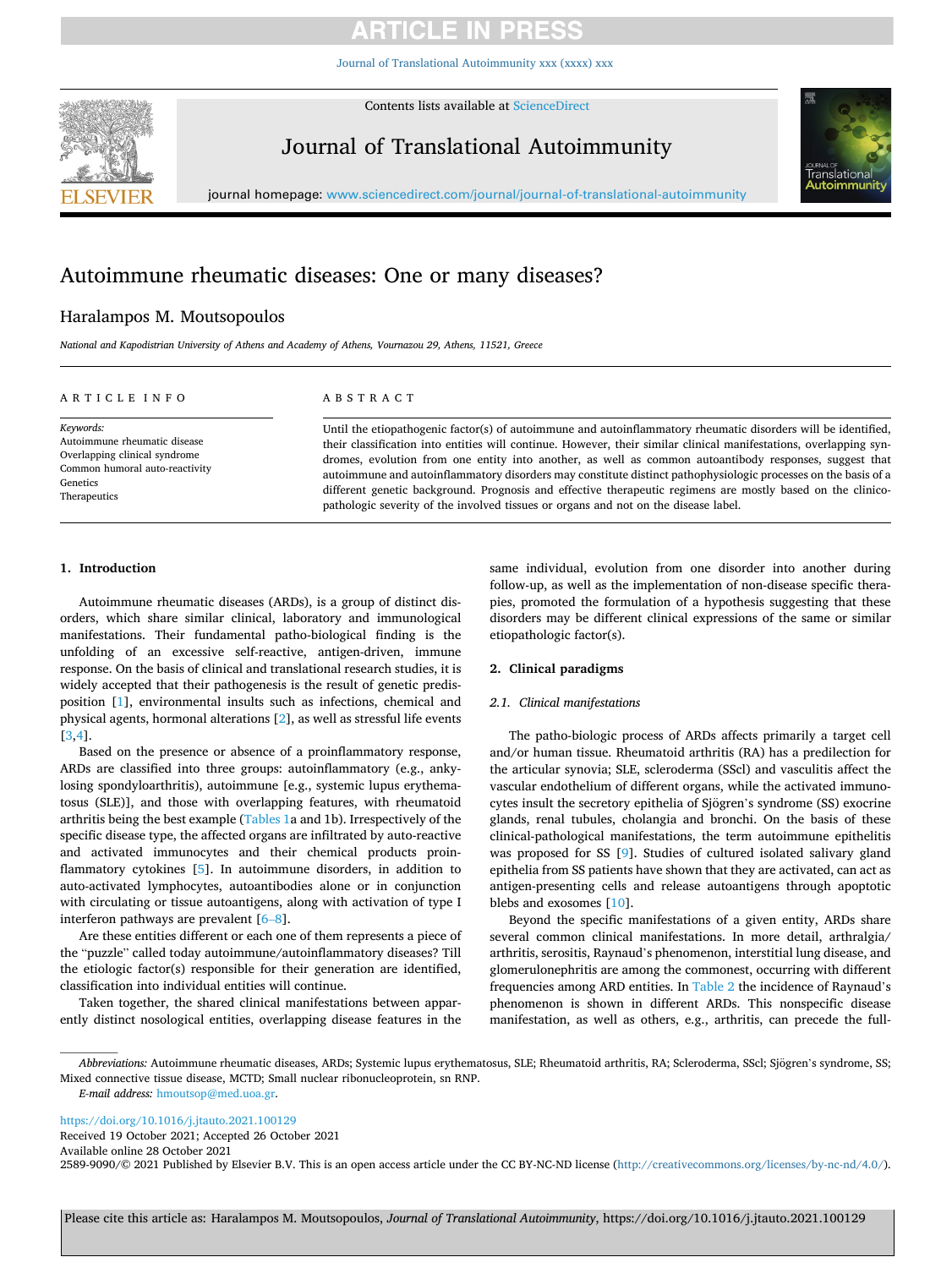### ITICLE IN PRES

#### <span id="page-1-0"></span>*H.M. Moutsopoulos*

#### **Table 1a**

The main autoimmune and autoinflammatory rheumatic diseases.

| Autoimmune                      | Autoinflammatory                              |  |  |
|---------------------------------|-----------------------------------------------|--|--|
| Systemic Lupus Erythematosus    | <b>Rheumatic fever</b>                        |  |  |
| Sjögren's syndrome              | Post-infectious arthritis (Reiter's syndrome) |  |  |
| Systemic scleroderma            | Psoriatic/Enteropathic Arthritis              |  |  |
| Mixed connective tissue disease | Ankylosing Spondylitis                        |  |  |
| $ANCA + Vasculitis$             | Adult-onset juvenile arthritis                |  |  |
| Relapsing polychondritis        | Periodic Fever Syndromes                      |  |  |
| Inflammatory muscle diseases    | Large vessel vasculitis                       |  |  |
|                                 | Polyarteritis nodosa                          |  |  |

Rheumatoid arthritis IgG4 related diseases

#### **Table 1b**

Major differences among autoimmune and autoinflammatory diseases.

| Autoimmune                                                                                                                                         | Autoinflammatory                                                                                                                               |
|----------------------------------------------------------------------------------------------------------------------------------------------------|------------------------------------------------------------------------------------------------------------------------------------------------|
| Autoantibodies and tissue infiltration by<br>activated immune cells<br>Absence of acute-phase proteins<br>Activation of type I Interferon pathways | Tissue infiltration by activated immune<br>cells<br>Elevated acute-phase proteins<br>Increased pro-inflammatory cytokines<br>(IL1, 6, 17, TNF) |
| Overlapping autoimmune/autoinflammatory diseases                                                                                                   |                                                                                                                                                |

Autoantibodies and tissue infiltration by activated immune cells Increased pro-inflammatory cytokines (IL1, 6, 17, TNF)

#### **Table 2**

Incidence of Raynaud's phenomenon in different ARDs.

| <b>Disease</b>                  | Incidence $(\%)$ |
|---------------------------------|------------------|
| Scleroderma                     | $85 - 90$        |
| Mixed connective tissue disease | $90 - 100$       |
| Systemic lupus erythematosus    | $30 - 40$        |
| Sjögren's syndrome              | $30 - 40$        |
| Rheumatoid arthritis            | $<$ 10           |

blown development of a specific ARD by many years. On clinical grounds, classification of an ARD can be sometimes difficult or not possible. For instance, a patient presenting with keratoconjunctivitis sicca, xerostomia, membranoproliferative glomerulonephritis, leukopenia, antinuclear antibodies, anti-Ro/anti-La autoantibodies and cryoglobulins, will be called by some specialists as systemic (extraglandular) Sjögren's syndrome, while for others the diagnosis of Sjögren's syndrome associated with systemic lupus erythematosus is undertaken. Is it important how this syndrome is called in the everyday practice? Apparently NOT, since both specialists will treat this patient with systemic disease in the same manner: Intravenous monthly pulses of glucocorticoids and cyclophosphamide or combination of steroids with mycophenolate mofetil. Another case difficult to be classified is in an individual, more often a woman, who presents with arthralgia of the small and large joints and, upon laboratory testing, antinuclear autoantibodies (ANA) and anti-Ro-52 autoantibodies are detected in the serum. She will be called as suffering from undifferentiated connective tissue disease and will be treated with hydroxychloroquine as arthralgia is treated in patients with SLE or SS.

Since ANA and antiRo-52 autoantibodies can be found in many ARDs (see below), long follow-up may reveal the disease entity the patient suffers from Ref. [\[11\]](#page-3-0).

#### *2.2. Prognosis of ARDs*

Prognosis of ARDs is not based on the disease label but on the presence of certain clinical and or laboratory findings. For example, in *Journal of Translational Autoimmunity xxx (xxxx) xxx*

RA patients, high disease activity, early development of joint erosions, high titers of rheumatoid factors and anti-citrullinated autoantibodies, and extra-articular manifestations are poor prognostic factors [[12\]](#page-3-0). SLE patients with a younger age of onset and proliferative glomerulonephritis have a worse prognosis  $[13]$  $[13]$ . In patients with Sjögren's syndrome, parotid gland enlargement, purpura, leukopenia, low C4 levels, presence of circulating rheumatoid factors, cryoglobulins, autoantibodies to Ro/La autoantigens and Interferon -stimulated gene 15 in the peripheral blood and in the labial minor salivary glands, constitute risk factors for B-cell lymphoma development  $[14,15]$  $[14,15]$ . In patients with microscopic polyangiitis, pulmonary fibrosis may precede other disease manifestations by a variable length of time, while they may have a poor prognosis and increased mortality [\[16](#page-3-0)].

#### *2.3. Overlapping ARD features in patients*

Overlapping clinical features have been seen in some ARD patients. The characteristic example of an overlap syndrome is the mixed connective tissue disease (MCTD). Patients with this disorder manifest with clinical features "typical" of different ARDs (SLE, myositis, RA, SScl and SS), without fulfilling classification criteria of any of the aforementioned ARDs. MCTD patients have in their sera high titers of autoantibodies to small nuclear ribonucleoprotein (sn RNP, or RNP) [\[17](#page-3-0)].

Another overlapping syndrome associated with a group of autoantibodies is the one presenting with features of rheumatoid arthritis, scleroderma, and myositis. In the sera of these patients, antibodies to t-RNA synthetases are detected. According to different studies these patients present often with interstitial lung disease and arthritis/ arthralgia/myalgia. Over 40% of them suffer from Raynaud's phenomenon, while less often they develop fever and mechanic hands [[18\]](#page-3-0).

A third overlap ARD syndrome is characterized by the presence of autoantibodies against PM-Scl. These patients present with features of myositis, scleroderma, interstitial pulmonary disease and tendonitis [[19\]](#page-3-0).

#### *2.4. Evolution to another ARD*

Previous studies have shown that one fourth of RA patients, after a long follow-up, will develop features of SS [[20,21\]](#page-3-0). On the contrary, some SS patients during their follow-up develop clinical and/or laboratory features of SLE [\[22](#page-3-0)]. In addition, during follow-up, some patients with seropositive RA, can develop SScl (sclerodactily, pulmonary hypertension, esophageal dysfunction, and cardiac involvement), SLE (photosensitivity reaction, nephritis, leukopenia, lymphopenia, thrombocytopenia, Coombs positive hemolytic anemia, and positive anti-dsDNA), as well as features reminiscent of SS [[23\]](#page-3-0).

We have recently described a patient suffering from SScl, who suddenly presented clinical and laboratory manifestations of eosinophilic fasciitis, (cutaneous "peau d'orange" appearance, peripheral blood eosinophilia) and inflammatory myositis (muscle pain and weakness, elevated muscle enzymes). All three entities were documented by a through and through biopsy from skin-fascia to muscle [[24\]](#page-3-0).

#### **3. Lessons from genetic and epigenetic studies**

If ARDs represent distinct clinical expressions of similar or the same etiopathologic agent(s), how can this diversity is explained? Genetic factors play a significant role in their pathogenesis. Indeed, the high prevalence of autoimmune and autoinflammatory disorders among family members are highly suggestive of their genetic predisposition. On the other hand, the high concordance in identical twins (typically between 25% and 50%), being 10 times higher compared to fraternal twins (typically between 2% and 8%) [\[25](#page-3-0)], implies the significant role of environmental contributors in ARDs pathogenesis, as well. Moreover, the role of genetic factors is attested by the HLA alloantigen association's studies with different ARD susceptibility. More specifically,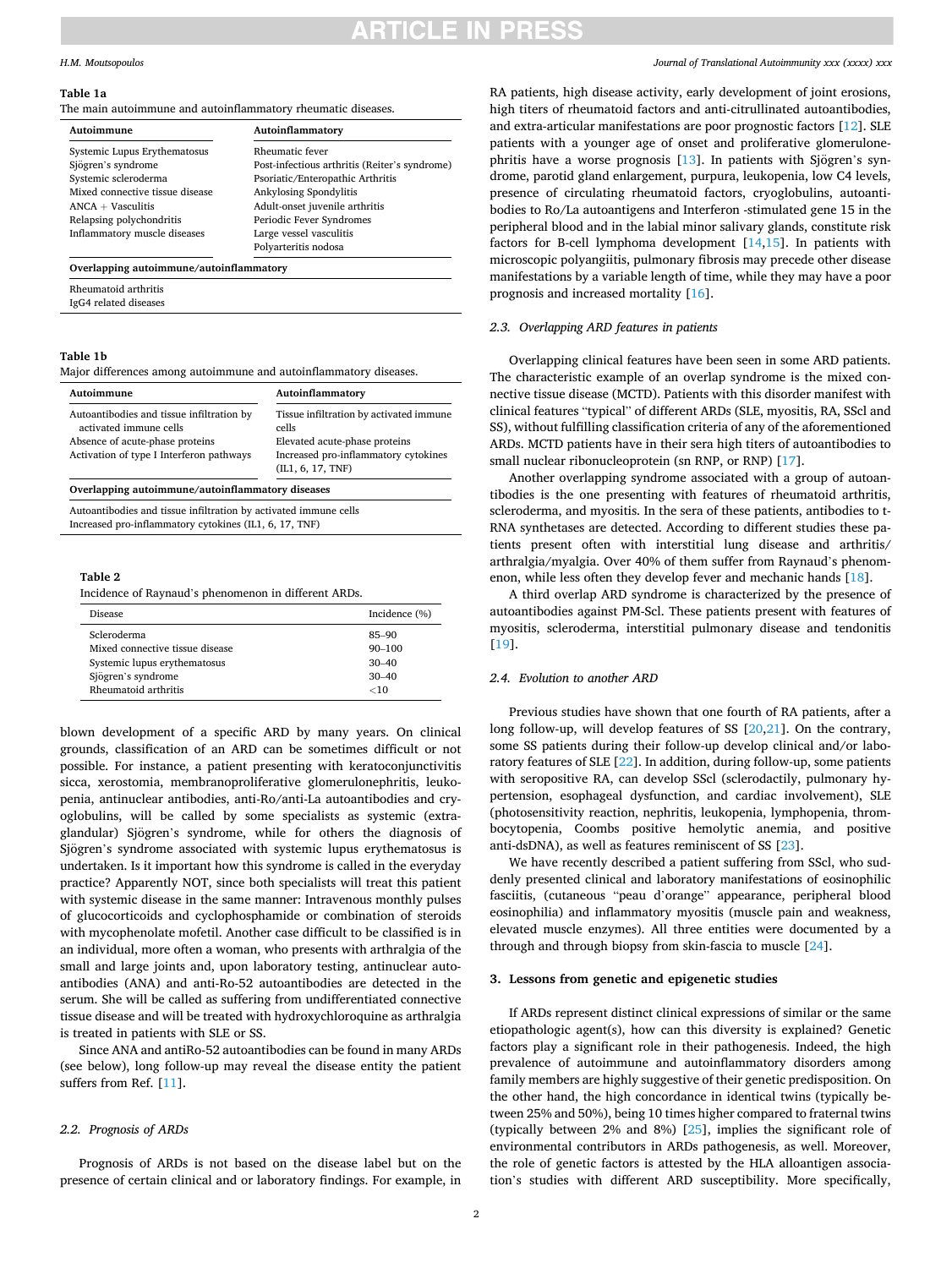### ARTICLE IN PRES

#### *H.M. Moutsopoulos*

ankylosing spondyloarthritis, and enteropathic and psoriatic arthritis are all associated with the alloantigen HLA-B27 in different frequencies. SLE patients are associated with HLA-DR2 and HLA-DR15; SScl also with HLA-DR15; SS with HLA-DR3 and HLADQA1\*0501, and RA with HLA-DR4 and HLADRB1DQA1-DQB. Furthermore, genome association studies have revealed that autoimmune disorders are associated with the same or different genes involved in various immune pathways (Table 3) [[26\]](#page-3-0). These observations suggest that clinical phenotypes of different ARDs are strongly influenced by the genetic background in a counterplay with environmental triggers.

More recent data in salivary gland and kidney biopsies from SS and SLE patients respectively have shown that epigenetic alterations, such as defective methylation of endogenous retroviral-elements at tissue level, as a result of altered expression of methylating enzymes, could lead to overexpression of endogenous retroviral-elements and activation of type I interferon pathways in these patients; these observations could imply that tissue-specific epigenetic alterations could account for the diversity observed among ARDs [[27,28](#page-3-0)].

#### **4. Etiologic agents as initiators of ARDs**

Different studies have shown that certain viruses can trigger the development of different autoimmune-like disorders. More specifically, HIV virus can produce in some infected individuals SS-like disease and cryoglobulinimic vasculitis [[29,30\]](#page-3-0). A similar autoimmune picture can be developed in patients with chronic hepatitis C virus infection [\[31](#page-3-0)]. Recently, the SARs–CoV2 virus was shown to induce in some individuals autoimmune disorders, such as antiphospholipid syndrome, and Kawasaki or Guillen Barre syndromes [\[32](#page-3-0)]. The best examples of ARDs induced by microorganisms are rheumatic fever and post-infection arthritis, previously known as Reiter's syndrome. Despite these observations, a definite viral etiological factor has yet to be identified in the majority of ARDs. However, herpes, Epstein-Bar and Coxsakie viruses have been implicated as major triggers of some ARDs. These viruses can initiate autoimmunity through several mechanisms such as molecular mimicry, epitope spreading, bystander activation and/or immortalization of infected B cells [33–[36\]](#page-3-0). Recently, autoimmune encephalitis developed in a patient infected with the West Nile Virus. In his serum anti-glycine receptor antibodies, were detected. An *in silico* analysis revealed certain sequence similarities between Nile viral antigens and glycine receptor sequence fragments, suggesting that molecular mimicry between the viral antigens and autoantigens were the major players in autoimmunization [\[37](#page-3-0)].

In contrast, a growing body of evidence supports the protective role of viruses against the development of autoimmunity [[38\]](#page-3-0). These opposite effects of viral infections on autoimmunity are influenced by different host genetic-virus interactions. Further molecular virology research is necessary to delineate the viral-host- interactions in ARDs and to provide a clear patho-biologic basis of how a viral infection can trigger the development of an autoimmune disease in a genetically predisposed individual.

#### **5. Lessons from the autoantibody profile in ARDs**

Autoimmune diseases are characterized by B-lymphocyte hyperreactivity, as attested by hyperglobulinemia and a plethora of autoantibodies directed against circulating, membrane-bound and cellular and organ specific autoantigens. Some autoantibodies are disease-specific (anti-dsDNA and anti Sm for SLE; anti-La for SS, anti-Scl70 for SScl, and, anti-tRNA synthetases for a specific group of myositis), while anti immunoglobulins (Rheumatoid factors), anti- snRNP, anti-Ro52 and anti-Ro60 autoantibodies can be detected in the sera of patients with different ARDs (Table 4) [\[39](#page-3-0)].

The study of autoantibody profiles during the patient evaluation, however, can be a useful diagnostic and prognostic tool for the ARD classification, allowing the definition of disease subtypes with different

#### *Journal of Translational Autoimmunity xxx (xxxx) xxx*

#### **Table 3**

Paradigms of genes associated with ARDs.

| Rheumatoid arthritis                                              | Common           |        |       | Different                     |
|-------------------------------------------------------------------|------------------|--------|-------|-------------------------------|
|                                                                   | IR <sub>F5</sub> | CTLA4  | STAT4 | $II - 23 R$                   |
| Systemic lupus erythematosus<br>Scleroderma<br>Sjogren's syndrome | ↘<br>↘<br>↘      | ↘<br>↘ |       | PBCD1<br>TNFS4<br><b>BAFF</b> |

*ARDs*:*Autoimmune Rheumatic Diseases*.

*CTLA4:Cytotoxic T Lymphocyte Associated Protein 4*.

*STAT4:Signal Transducer and Activator of transcription 4*.

*IL-23R:Receptor of Interleukin 23*.

*PBCD1:Programmed Cell Death 1*.

*TNFSF4:Tumor Necrosis Factor Superfamily member 4*.

*BAFF:B Cell Activating Factor*. IRF5: Interferon Regulatory Factor 5.

#### **Table 4**

Distribution of ARDs in autoantibodies to Ro52, Ro60 and both Ro52 and Ro60 positive sera.

| Disease     | Anti-Ro52 (%) | Anti-Ro60 (%) | Anti-Ro52 and anti-Ro60 (%) |
|-------------|---------------|---------------|-----------------------------|
| SS          | 21            | 13            | 66                          |
| <b>SLE</b>  | 14            | 28            | 58                          |
| <b>UCTD</b> | 38            | 15            | 46                          |
| <b>RA</b>   | 56            | 11            | 33                          |
| <b>IMM</b>  | 82            |               | 18                          |
| <b>PBC</b>  | 78            | 11            | 11                          |
| <b>SCLE</b> | 25            | 37            | 37                          |

UCTD: Undifferentiated connective tissue disease; IIM: Idiopathic inflammatory muscle diseases; SCLE: Subacute cutaneous lupus.

clinical manifestations [\[40](#page-3-0)]. Furthermore, autoantibody profile may precede by many years the development of a given autoimmune disease [[41\]](#page-3-0). So far an effective therapeutic intervention to halt the clinical development of an ARD in individuals with solo autoantibody reactivity is not available. Similar humoral reactivity against some autoantigens in different ARDs, further supports the notion that these disorders may share similar etiopathogenic mechanisms.

#### **6. Lessons from the therapeutic interventions**

Thanks to the progress in our understanding of the patho-biologic mechanisms responsible for the clinical expression of ARDs, the medical community currently possesses an array of effective therapeutic agents, including antimetabolites, JAK inhibitors, cytophiline binders, anti-pro inflammatory biologic therapies, such as anti-TNFα, anti-IL-1, 6, 17, and anti-B cell therapies. These therapeutic agents suppress auto-reactivity, prevent and sometimes reverse the tissue injury produced either by the activated immunocytes and their products (metalloproteinases, cytokines and chemokines) or by autoantigenautoantibody complexes, which activate the complement cascade, further fueling the inflammatory process.

The application of a given therapeutic agent, however, is not dictated by the label of a given entity, but by the predominant clinical manifestation(s) and their severity. For example, arthritis, regardless of the underlying disease, is treated with methotrexate alone or in combination with anti-proinflammatory biologic agents [\[42](#page-3-0)], glomerulonephritis is treated with similarly effective medications, the mycophenolate mofetil or the intravenous monthly pulses of cyclophosphamide, both in combination with high methyl prednisolone doses [[43\]](#page-3-0).

#### **Declaration of competing interest**

The authors declare that they have no known competing financial interests or personal relationships that could have appeared to influence the work reported in this paper not have resieved any funds for this work.